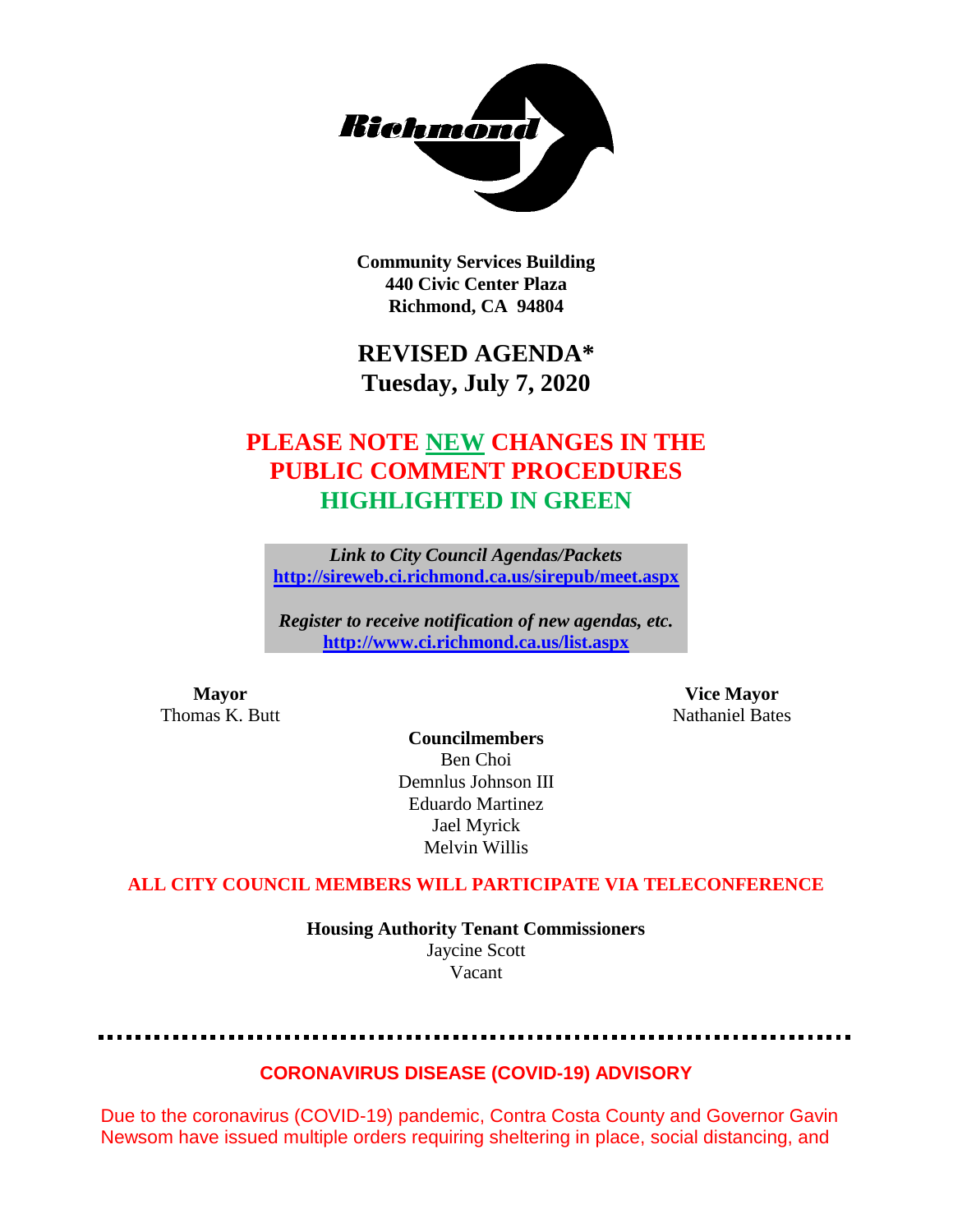reduction of person-to-person contact. Accordingly, Governor Gavin Newsom has issued executive orders that allow cities to hold public meetings via teleconferencing. Both **<https://www.coronavirus.cchealth.org/>** and

**<http://www.ci.richmond.ca.us/3914/Richmond-Coronavirus-Info>** provide updated coronavirus information.

DUE TO THE SHELTER IN PLACE ORDERS, attendance at the City of Richmond City Council meeting will be limited to Council members, essential City of Richmond staff, and members of the news media. Public comment will be confined to items appearing on the agenda and will be limited to the methods provided below. Consistent with Executive Order N-29-20, this meeting will utilize teleconferencing only. The following provides information on how the public can participate in this meeting.

#### **How to watch the meeting from home:**

- 1. KCRT Comcast Channel 28 or AT&T Uverse Channel 99
- 2. Livestream online at<http://www.ci.richmond.ca.us/3178/KCRT-Live>

## **Public comments may be submitted in only one of the following ways:**

- **1.** Via mail received by 3:00 p.m. sent to 450 Civic Center Plaza, 3rd Floor, Office of the Clerk, Richmond, CA 94804.
- **2.** Via email to [cityclerkdept@ci.richmond.ca.us](mailto:cityclerkdept@ci.richmond.ca.us) by 3:00 p.m.

Emails *MUST* **contain in the subject line 1) open forum for public comments – not on the agenda or 2) public comments – agenda item #\_\_ [include the agenda item number]**. **All such email will be posted on-line and emailed to the City Council before the meeting is called to order. The Clerk will prepare summaries of all such email and the summaries will be read into the record. No email will be read into the record. Due to the high volume of emails received, emails that do not contain the correct identifying information in the subject line may be overlooked and may not become part of the record.**

**3. Via email to [cityclerkdept@ci.richmond.ca.us](mailto:cityclerkdept@ci.richmond.ca.us) received after 6:25 p.m. (except for closed session items that can be submitted starting at 5:00 p.m.) and prior to the Clerk announcing the agenda item:**

Emails *MUST* **contain in the subject line 1) open forum for public comments – not on the agenda or 2) public comments – agenda item #\_\_ [include the agenda item number]**. **All such email will be posted on-line following the meeting. Due to the high volume of emails received, emails that do not contain the correct identifying information in the subject line may be overlooked and may not become part of the record.**

**4.** Via eComment. To leave a comment, click eComment on the City's Meeting & Agenda Center webpage at [https://richmond.granicusideas.com/meetings,](https://richmond.granicusideas.com/meetings) select the item you wish to comment on and submit your written comment. The comment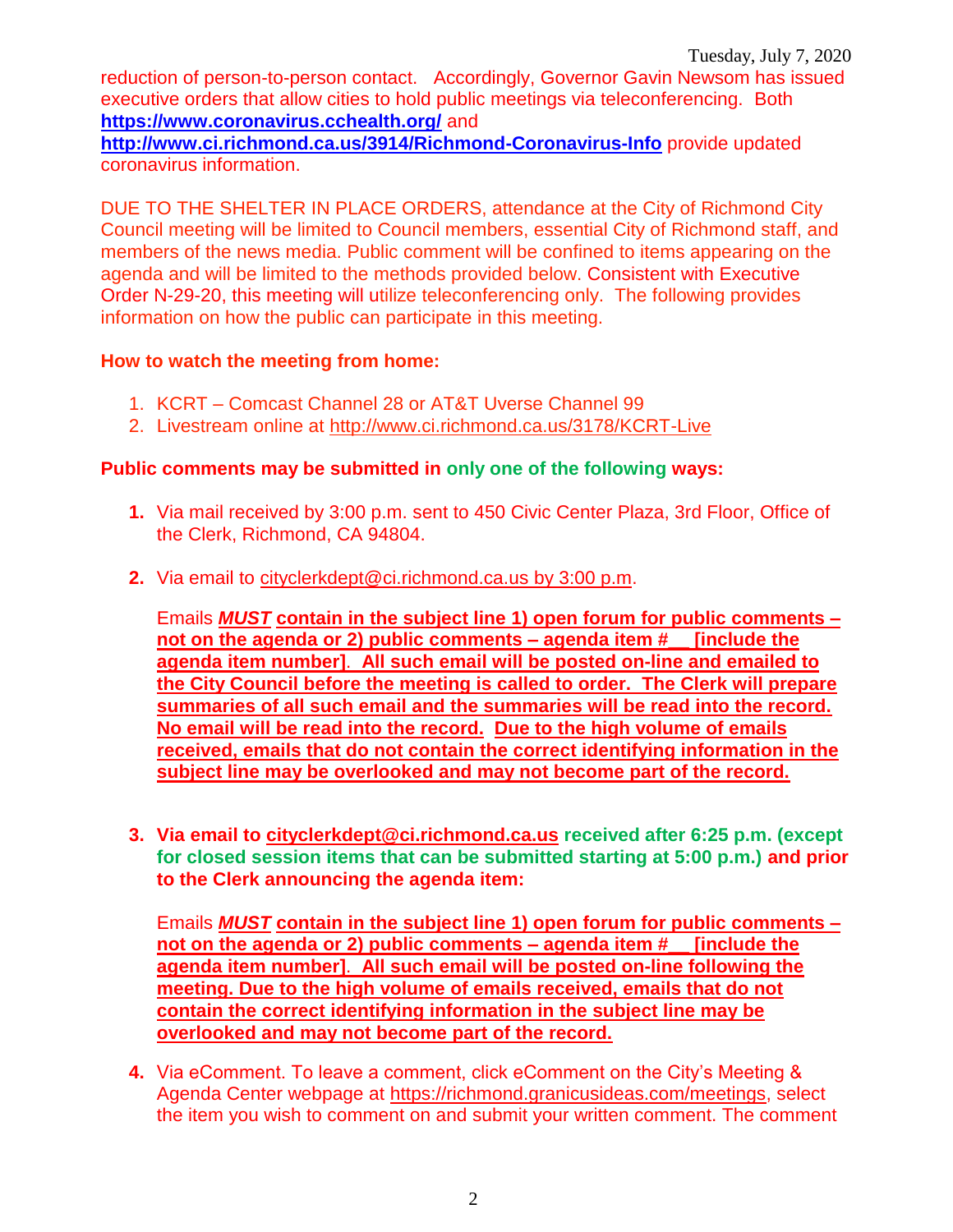Tuesday, July 7, 2020 period will begin after the agenda is published and will close at 3:00 p.m. the day of the meeting. Comments received via eComment will be exported into a report, distributed to the City Council and staff and published on the City's Meeting & Agenda Center under Documents Received After Published Agenda.

5. Via Telephone. Email your telephone number with area code to [cityclerkdept@ci.richmond.ca.us](mailto:cityclerkdept@ci.richmond.ca.us) **after 6:25 p.m. (except for closed session items that can be submitted starting at 5:00 p.m.) and prior to the Clerk announcing the item you wish to speak on. Email MUST contain in the subject line 1) open forum for public comments – not on the agenda or 2) public comments – agenda item #\_\_ [include the agenda item number].** You will be called during the public comment period and you will be given the opportunity to verbally submit public comment (not to exceed the allotted time – one, two or three minutes – for such comments as provided below). **Due to the high volume of emails received, emails that do not contain the correct identifying information in the subject line may be overlooked and may not become part of the record.**

#### *The City cannot guarantee that its network and/or the site will be uninterrupted. To ensure that the City Council receives your comments, you are strongly encouraged to submit your comments in writing in advance of the meeting.*

#### **Record of all public comments:**

All public comments will be considered a public record, put into the official meeting record. All public comments will be available after the meeting as supplemental materials and will be posted as an attachment to the meeting minutes when the minutes are posted: [http://www.ci.richmond.ca.us/Archive.aspx?AMID=31.](http://www.ci.richmond.ca.us/Archive.aspx?AMID=31)

#### **Procedures for Removing Consent Calendar Items from the Consent Calendar**

Councilmembers and members of the public who wish to remove an item from the consent calendar must comply with the following procedures in order to remove an item from the consent calendar:

- 1. Telephone or email a City staff member who has knowledge of the subject matter by 2:00 p.m. on the day of meeting. Any staff member shown as an author of the agenda report for the particular item has knowledge of the subject matter and may be called.
- 2. Inform the City Clerk's Office by email at [cityclerkdept@ci.richmond.ca.us](mailto:cityclerkdept@ci.richmond.ca.us) or by phone at 510-620-6513, ext. 9, by 3:00 p.m. that they discussed the matter with staff with knowledge of the subject matter and that such Councilmember or member of the public, nonetheless, desires the item to be removed from the consent calendar for discussion.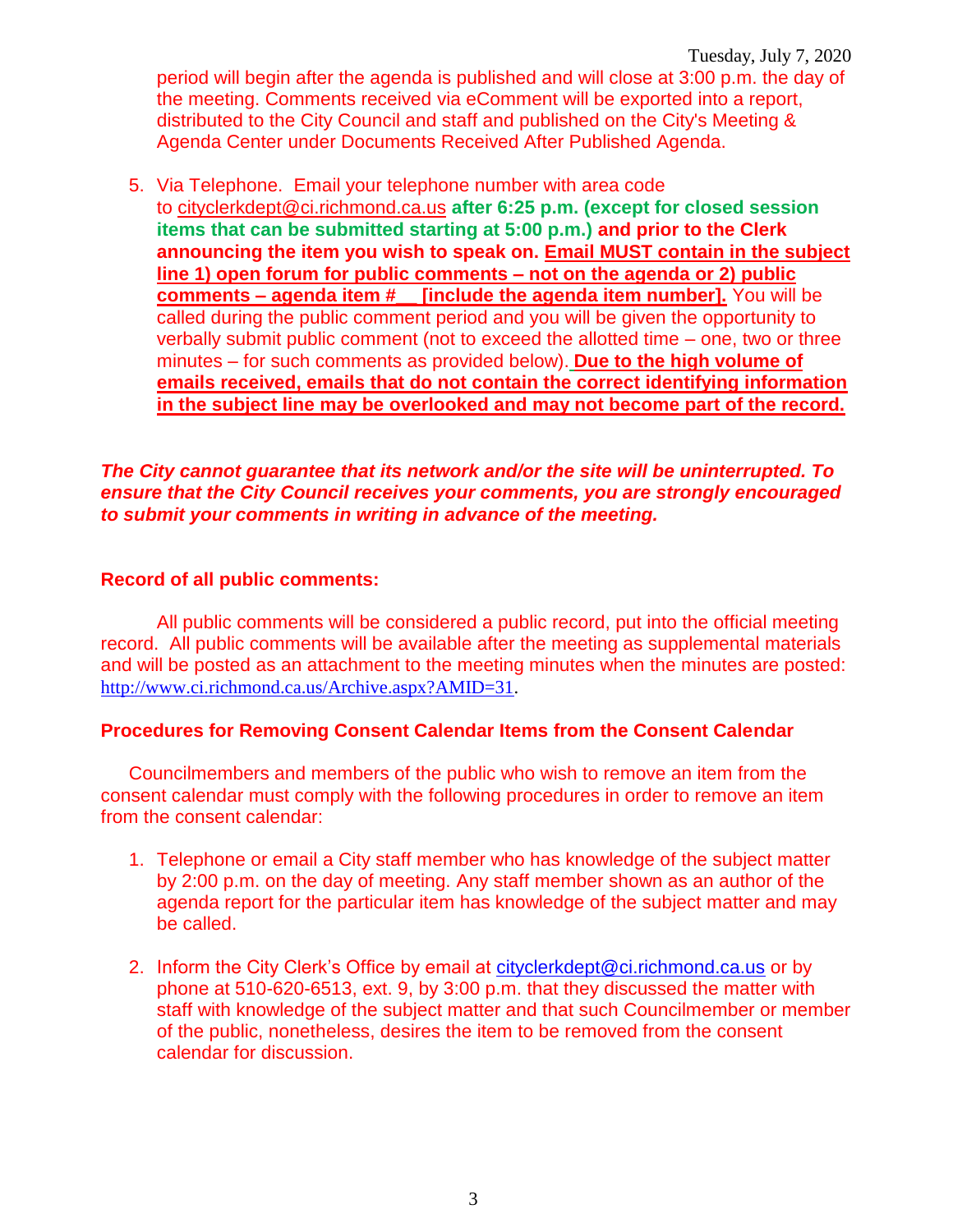Staff will be informed by the City Clerk's Office as soon as reasonably practicable after notice of the request to remove the item from the consent calendar. Staff may attend the meeting remotely.

#### **Accessibility for Individuals with Disabilities**

Upon request, the City will provide for written agenda materials in appropriate alternative formats, or disability-related modification or accommodation, including auxiliary aids or services and sign language interpreters, to enable individuals with disabilities to participate in and provide comments at/related to public meetings. Please submit a request, including your name, phone number and/or email address, and a description of the modification, accommodation, auxiliary aid, service or alternative format requested at least two days before the meeting. Requests should be emailed to [cityclerkdept@ci.richmond.ca.us](mailto:cityclerkdept@ci.richmond.ca.us) or submitted by phone at 510-620-6513, ext. 9, or 510-620-6509. Requests made by mail to City Clerk's Office, City Council meeting, 450 Civic Center Plaza, Richmond, CA 94804 must be received at least two days before the meeting. Requests will be granted whenever possible and resolved in favor of accessibility.

#### **Effect of Advisory on In-person public participation**

During the pendency of the Executive Order N-29-20, the language in this Advisory portion of the agenda supersedes any language below in the meeting procedures contemplating in-person public comment.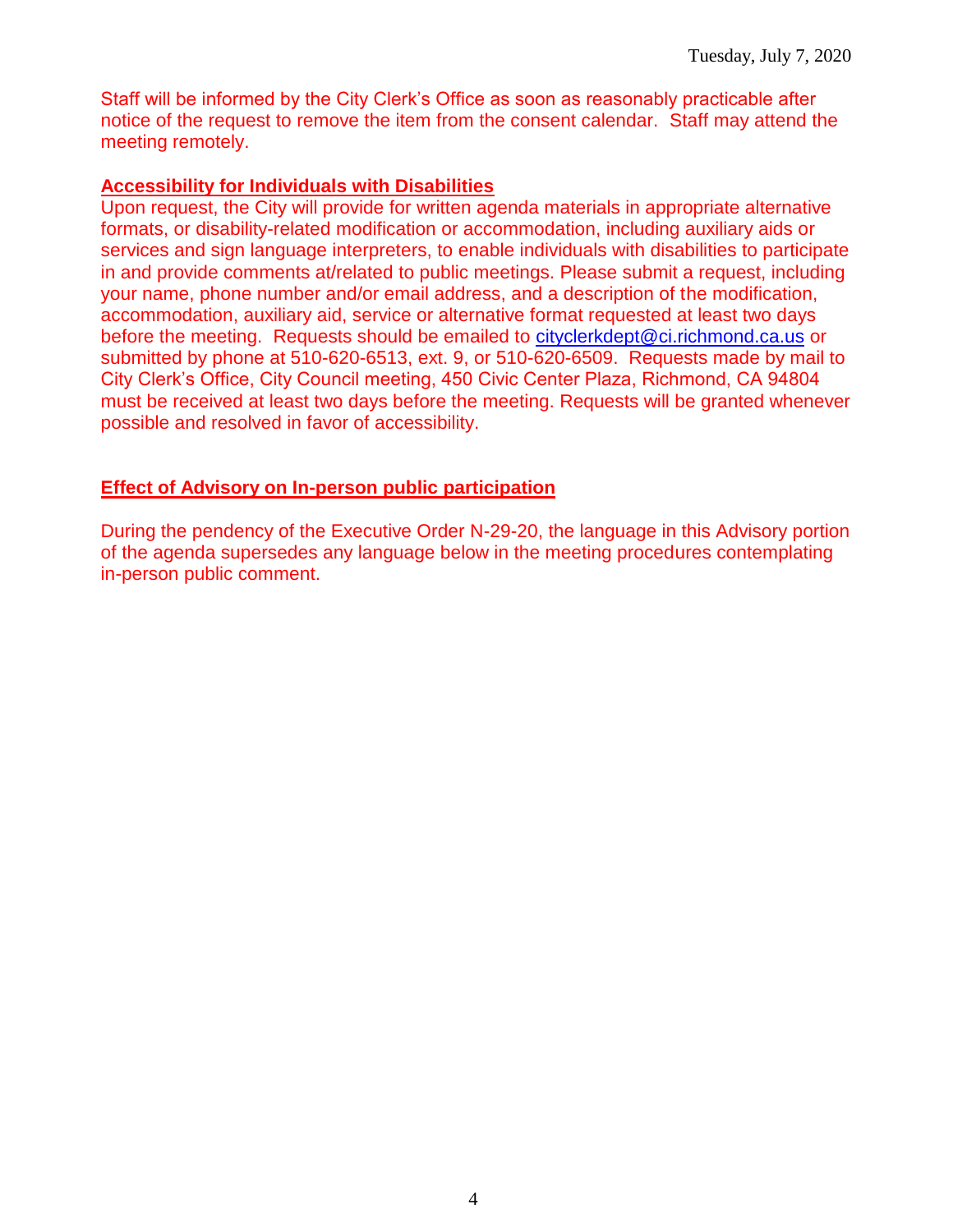# **MEETING PROCEDURES**

The City of Richmond encourages community participation at its City Council meetings and has established procedures that are intended to accommodate public input in a timely and time-sensitive way. As a courtesy to all members of the public who wish to participate in City Council meetings, please observe the following procedures:

**PUBLIC COMMENT ON AGENDA ITEMS:** Anyone who desires to address the City Council on items appearing on the agenda must complete and file a pink speaker's card with the City Clerk **prior** to the City Council's consideration of the item. Once the City Clerk has announced the item, no person shall be permitted to speak on the item other than those persons who have submitted their names to the City Clerk. Your name will be called when the item is announced for discussion. **Each speaker will be allowed up to TWO (2) MINUTES to address the City Council on NON-PUBLIC HEARING items listed on the agenda. Speakers are allowed up to THREE (3) minutes on PUBLIC HEARING items.**

**OPEN FORUM FOR PUBLIC COMMENT:** Individuals who would like to address the City Council on matters not listed on the agenda or on items remaining on the consent calendar may do so under Open Forum. All speakers must complete and file a pink speaker's card with the City Clerk **prior** to the commencement of Open Forum. The amount of time allotted to individual speakers shall be determined based on the number of persons requesting to speak during this item. **The time allocation for each speaker will be as follows:** 15 or fewer speakers, a maximum of 2 minutes; 16 to 24 speakers, a maximum of 1 and one-half minutes; and 25 or more speakers, a maximum of 1 minute.

#### **SPEAKERS ARE REQUESTED TO OCCUPY THE RESERVED SEATS IN THE FRONT ROW BEHIND THE SPEAKER'S PODIUM AS THEIR NAME IS ANNOUNCED BY THE CITY CLERK.**

**CONSENT CALENDAR:** Consent Calendar items are considered routine and will be enacted, approved or adopted by one motion unless a request for removal for discussion or explanation is received from the audience or the City Council. A member of the audience requesting to remove an item from the consent calendar that is sponsored by City staff must first complete a speaker's card and discuss the item with a City staff person who has knowledge of the subject material **prior** to filing the card with the City Clerk and **prior** to the City Council's consideration of Agenda Review. Councilmembers who request to remove an item from the consent calendar must do so during Agenda Review. An item removed from the Consent Calendar may be placed anywhere on the agenda following the City Council's agenda review.

**CONDUCT AT MEETINGS:** Richmond City Council meetings are limited public forums during which the City strives to provide an open, safe atmosphere and promote robust public debate. Members of the public, however, must comply with state law, as well as the City's laws and procedures and may not actually disrupt the orderly conduct of these meetings. The public, for example, may not shout or use amplifying devices, must submit comment cards and speak during their allotted time, may not create a physical disturbance, may not speak on matters unrelated to issues within the jurisdiction of the City Council or the agenda item at hand, and may not cause immediate threats to public safety.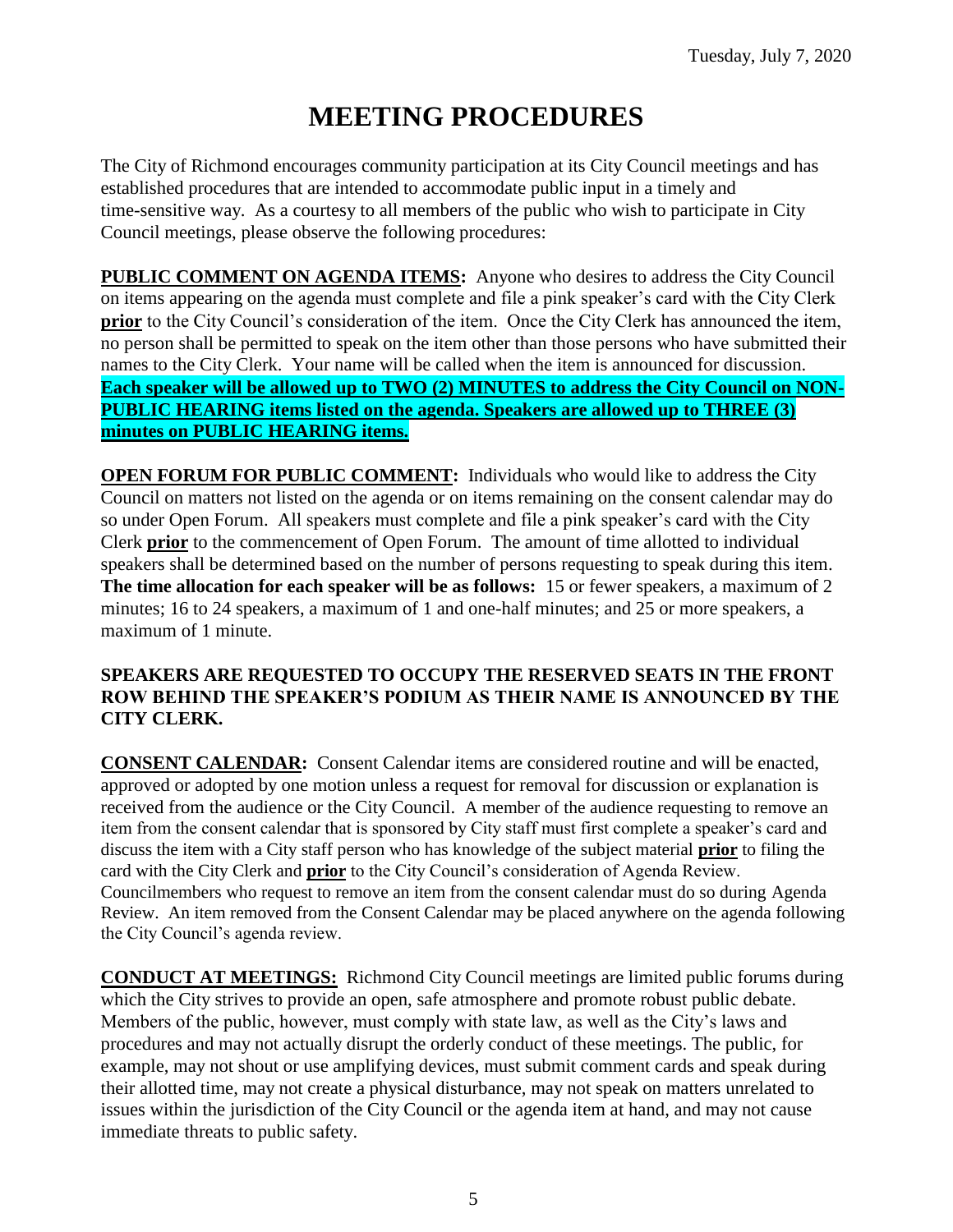**CITY HARASSMENT POLICY:** The City invites public comment and critique about its operations, including comment about the performance of its public officials and employees, at the public meetings of the City Council and boards and commissions. However, discriminatory or harassing comments about or in the presence of City employees, even comments by third parties, may create a hostile work environment, if severe or pervasive. The City prohibits harassment against an applicant, employee, or contractor on the basis of race, religious creed, color, national origin, ancestry, physical disability, medical condition, mental disability, marital status, sex (including pregnancy, childbirth, and related medical conditions), sexual orientation, gender identity, age or veteran status, or any other characteristic protected by federal, state or local law. In order to acknowledge the public's right to comment on City operations at public meetings, which could include comments that violate the City's harassment policy if such comments do not cause an actual disruption under the Council Rules and Procedures, while taking reasonable steps to protect City employees from discrimination and harassment, City Boards and Commissions shall adhere to the following procedures. If any person makes a harassing remark at a public meeting that violates the above City policy prohibiting harassment, the presiding officer of the meeting may, at the conclusion of the speaker's remarks and allotted time: (a) remind the public that the City's Policy Regarding Harassment of its Employees is contained in the written posted agenda; and (b) state that comments in violation of City policy are not condoned by the City and will play no role in City decisions. If any person makes a harassing remark at a public meeting that violates the above City policy, any City employee in the room who is offended by remarks violating the City's policy is excused from attendance at the meeting. No City employee is compelled to remain in attendance where it appears likely that speakers will make further harassing comments. If an employee leaves a City meeting for this reason, the presiding officer may send a designee to notify any offended employee who has left the meeting when those comments are likely concluded so that the employee may return to the meeting. The presiding officer may remind an employee or any council or board or commission member that he or she may leave the meeting if a remark violating the City's harassment policy is made. These procedures supplement the Council Rules and Procedures relating to disruption of orderly conduct at Council meetings.

Any law enforcement officer on duty or whose service is commanded by the presiding officer shall be Sergeant-at-Arms of the Council meetings. He/she, or they, shall carry out all orders and instructions given by the presiding officer for the purpose of maintaining order and decorum at the Council meetings (City Council Rules of Procedure and Order Section III F, RMC Section 2.12.030).

**\*\*\*\*\*\*\*\*\*\*\*\*\*\*\*\*\*\*\*\*\*\*\*\*\*\*\*\*\*\*\*\*\*\*\*\*\*\*\*\*\*\*\*\*\*\*\*\*\*\*\*\*\*\*\*\*\*\***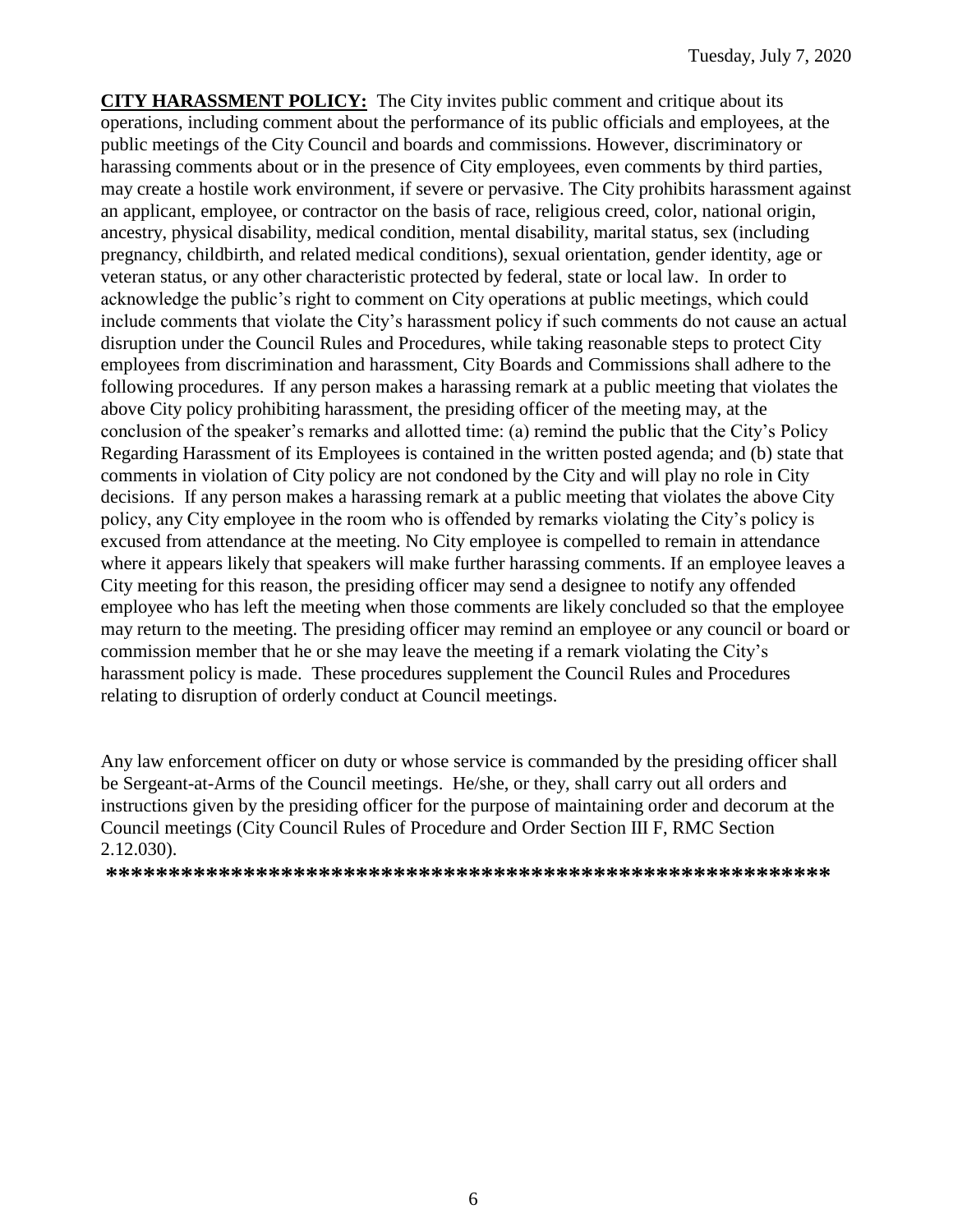# **OPEN SESSION TO HEAR PUBLIC COMMENT BEFORE CLOSED SESSION**

5:00 p.m.

## **A. ROLL CALL**

#### **B. PUBLIC COMMENT BEFORE CLOSED SESSION**

#### **C. ADJOURN TO CLOSED SESSION**

# **CLOSED SESSION**

Shimada Room of the Community Services Building

#### **CITY COUNCIL**

**\*** PUBLIC EMPLOYEE APPOINTMENT (Government Code Section 54957.6):

Title: City Attorney

#### CONFERENCE WITH REAL PROPERTY NEGOTIATOR (Government Code Section 54956.8):

Property: Pt Molate Agency negotiators: Laura Snideman Negotiating parties: Winehaven Legacy LLC (SunCal) Under negotiations: price and terms of payment

CONFERENCE WITH LABOR NEGOTIATORS (Government Code Section 54957.6):

Agency Representatives: Jack Hughes Employee organizations:

- 1. SEIU Local 1021 Full Time Unit
- 2. SEIU Local 1021 Part Time Unit
- 3. IFPTE Local 21 Mid-Level Management Unit
- 4. IFPTE Local 21 Executive Management Unit
- 5. Richmond Police Officers Association RPOA
- 6. Richmond Police Management Association RPMA
- 7. IAFF Local 188
- 8. Richmond Fire Management Association RFMA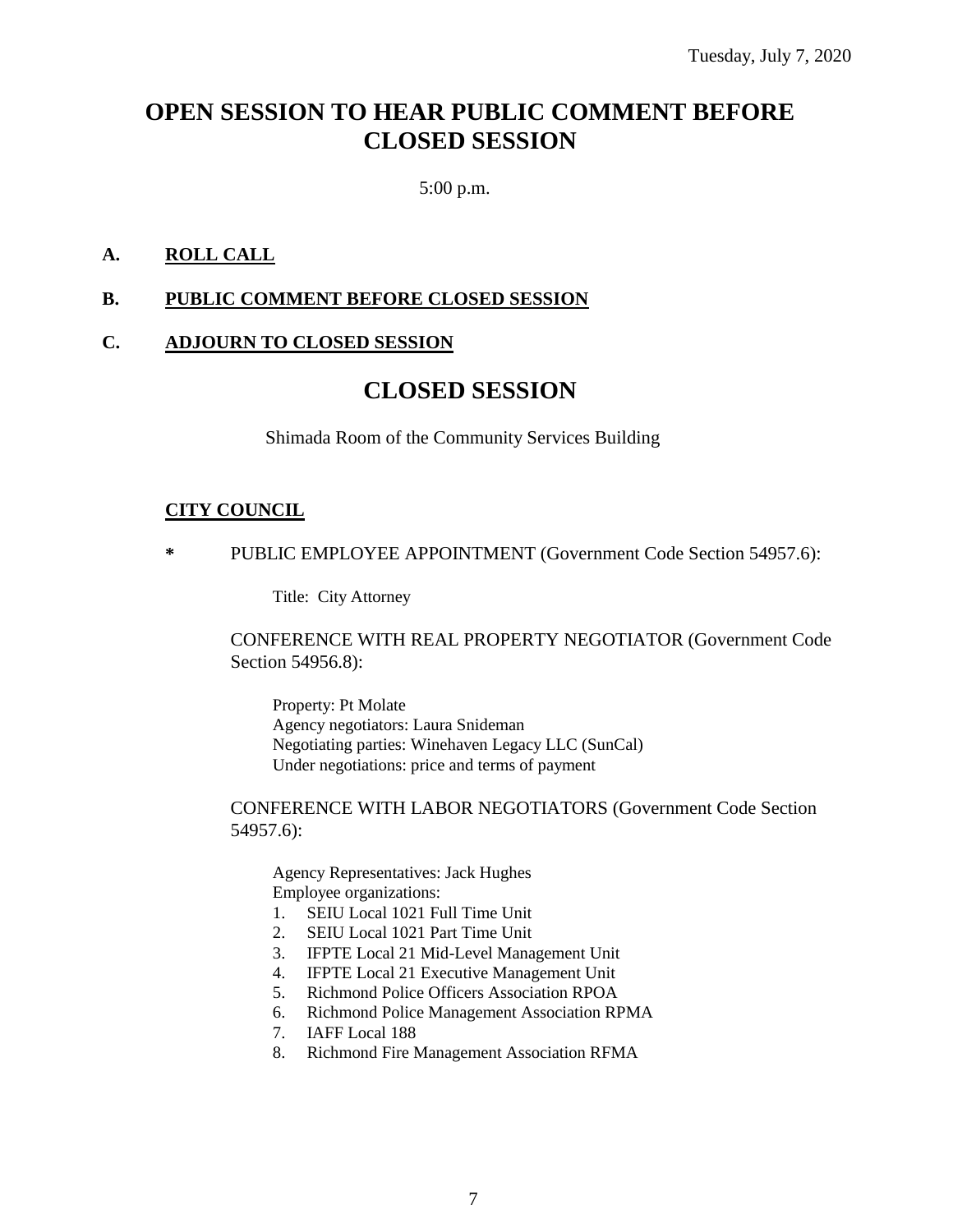# **REGULAR MEETING OF THE RICHMOND CITY COUNCIL**

6:30 p.m.

### **A. ROLL CALL**

- **B. STATEMENT OF CONFLICT OF INTEREST**
- **C. AGENDA REVIEW**

#### **D. REPORT FROM THE CITY ATTORNEY OF FINAL DECISIONS MADE DURING CLOSED SESSION**

- **E. REPORT FROM THE CITY MANAGER**
- **F. OPEN FORUM FOR PUBLIC COMMENT**

## **G. CITY COUNCIL CONSENT CALENDAR**

- **G-1.** APPROVE a contract amendment no. 5 with Wood Environment & Infrastructure Solutions, Inc. to increase the contract by \$200,000, for an amount not to exceed \$752, 550 through December 31, 2022, to continue to provide data and technical documentation needed to complete the remedial design in compliance with the RWQCB's clean-up order to be paid for using remediation funds resulting from a Settlement Agreement with past industrial tenants - Community Development Department (Lina Velasco 620-6706).
- **G-2.** APPROVE the third amendment to the legal services agreement with Downey Brand LLP to represent the City as California Environmental Quality Act (CEQA) counsel for the Point Molate project, to increase the payment limit by \$300,000 with a total payment limit of \$900,000 to be paid with funds deposited by the master developer - City Attorney's Office/Community Development Department (Rachel Sommovilla 620-6509/Lina Velasco 620-6706).
- **G-3.** APPROVE a five-year Lease Agreement with Nematode Holdings, LLC. and the Port of Richmond for Terminal 4, sub-leasing for general equipment storage and other waterfront uses and caretaker services - Port Department (Jim Matzorkis 215-4600).
- **G-4.** APPROVE a sole-source contract amendment with Forensic Analytical Consulting Services, Inc. to perform thorough safety assessments of City facilities, increasing the contract by \$40,000, for a total amount not to exceed \$50,000 through September 30, 2020 - Human Resources Department (Allison Picard/Laura Marquez 620-6974).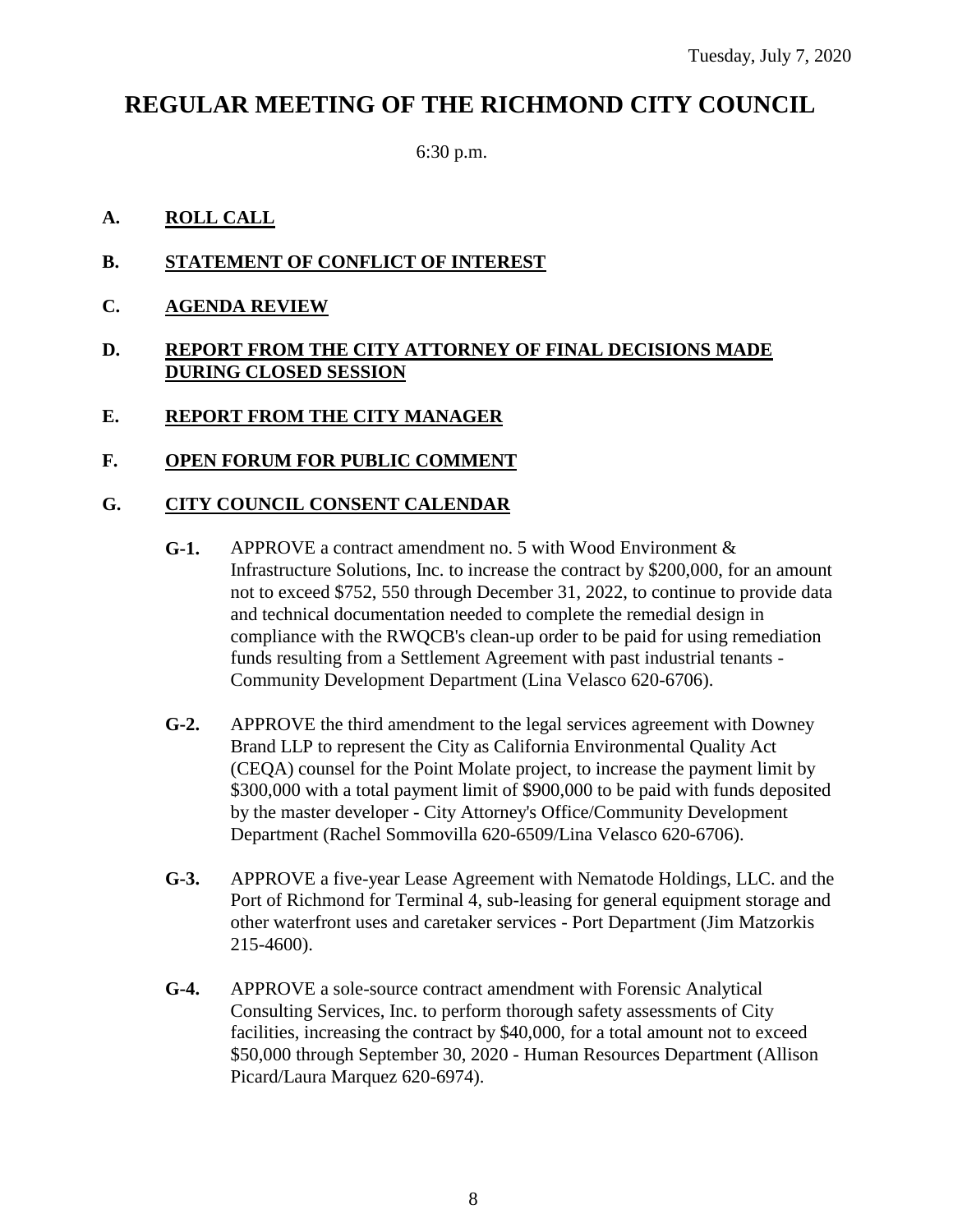- **G-5.** ADOPT an ordinance (second reading) to establish wages, salaries and compensation for the classifications represented by IFPTE Local 21 Mid-Managers Association in the City's classified service providing for a one-time lump sum payment in the amount of \$1000 (minus applicable payroll deductions), an increase in the safety footwear allowance from \$125 to \$300 for those required to wear safety footwear, and a change in the bilingual pay from 2% of salary to a flat \$200.00 per month for those employees receiving bilingual pay - Human Resources Department (Allison Picard 620-6600).
- **G-6.** APPROVE an agreement with ChargePoint, Inc. to renew the network cloud service and warranty coverage for city owned electric vehicle charging stations. The contract term is July 7, 2020 to June 30, 2021 with four one-year renewal options, not to exceed a total contract amount of \$ 34,970 - Library and Community Services Department (Sal Vaca/Denee Evans 621-1278).
- **G-7.** APPROVE a grant-funded contract with Net Electric, Inc. for the installation and servicing of electric vehicle charging stations at the Port, Ferry, and Bayview Library facilities. The contract term is June 5, 2020, to December 1, 2020 in an amount not to exceed \$52,000 - Library and Community Services Department (Sal Vaca/Denée Evans 621-1718).
- **G-8.** RECEIVE the City's Investment and Cash Balance Report for the month of May 2020 – Finance Department (Belinda Brown/Delmy Cuellar 620-6740).
- **G-9.** ADOPT a resolution awarding a contract directly to Bayhawk Construction for the sanitary sewer pipeline repairs as listed in the 2017-19 Risk Assessment Analysis (RAA) Clean-up Proposal Project list in an amount not to exceed \$393,560 (Project cost of \$339,650 plus 10% contingency of \$33,960) - Public Works Department (Yader Bermudez 774-6300/Mary Phelps 621-1269).
- **G-10.** ADOPT a resolution proclaiming a local emergency due to the imminent failure of the North Richmond Pump Station and the urgent need to replace the four existing pumps and pertinent equipment in order to prevent flooding of North Richmond community; APPROVE the Amendment to the Joint Exercise of Powers Agreement (JEPA) between Contra Costa and the City of Richmond and its allocation of costs for the replacement of the four pumps of the North Richmond Pump Station; APPROVE a contract with Peterson Power to provide emergency repair for an amount not to exceed \$883,315 (Project cost of \$768,100 plus a 15% contingency cost of \$115,215) - Public Works Department (Yader Bermudez 774-6300).
- **G-11.** ADOPT a resolution allowing the City of Richmond to levy the property tax rolls of property owners subject to assessment under the Downtown Richmond Property and Business Improvement District (DRPBID) on the annual 2020-2021 property tax rolls - City Manager's Office (Shasa Curl/Thomas Omolo 620- 6512).